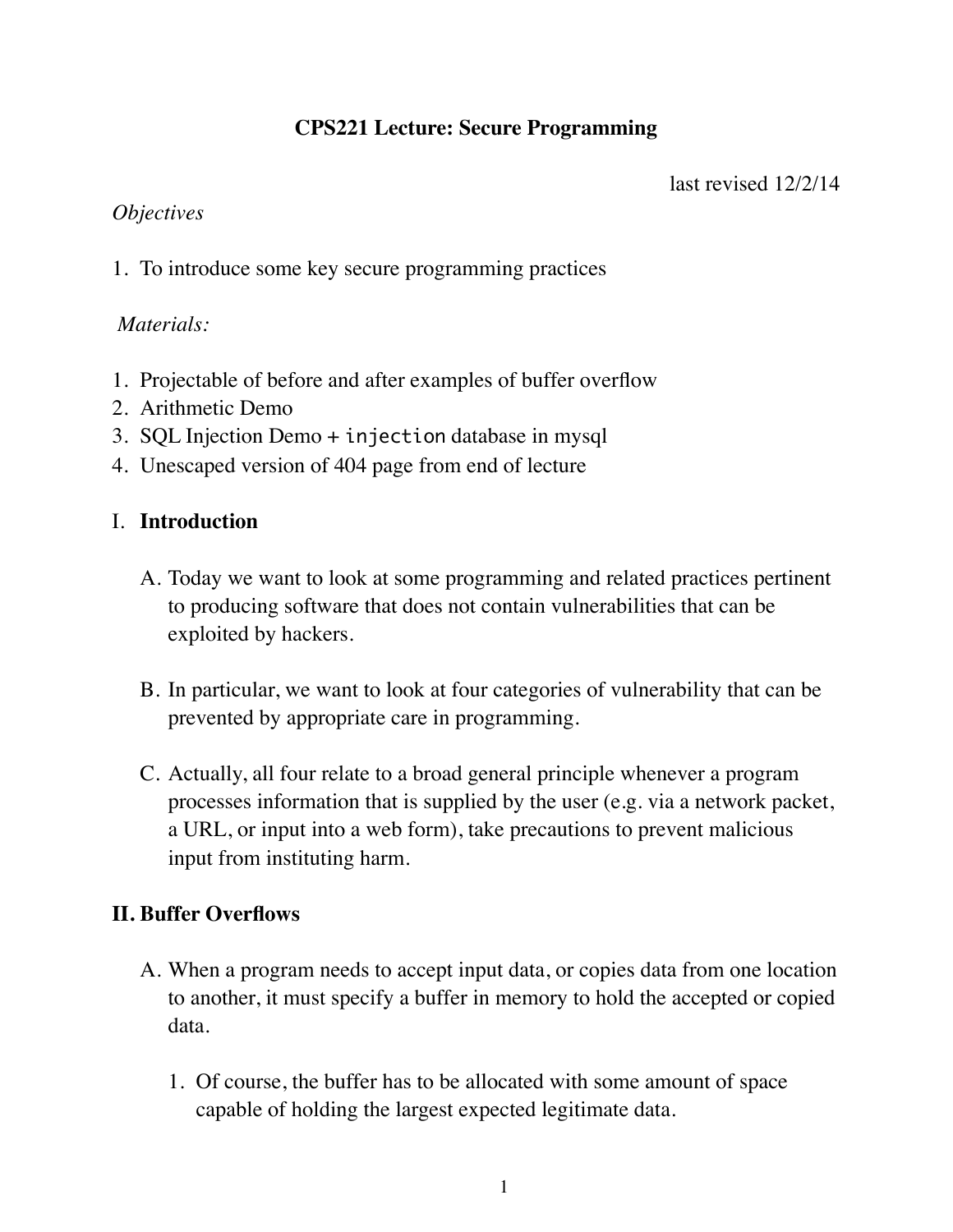- 2. What if the data exceeds the size of the buffer? In this case, we have what is called a buffer overflow.
- 3. Historically, many of the library routines used by programs written in C or C++ simply stored the excess data beyond the end of the buffer, overwriting legitimate data that was there.
	- a. When information is transmitted over the network, a malicious user can take advantage of this by knowledge of the way that local variables are allocated on the runtime stack

Before overflow

| Local variables - including<br>buffer                     |
|-----------------------------------------------------------|
| Return address for current routine                        |
| Parameters of current routine                             |
| Information belonging to caller<br>of the current routine |

#### PROJECT

b. What if the information is longer than the size of the buffer? In this case, it will overflow the buffer, replacing information higher up the stack with malicious code. A malicious user might fill the overflow space with machine code of his/her own devising, and might change the return address to point to this code instead of the original caller of the routine. (All of the data in the range indicated was provided by the malicious user.)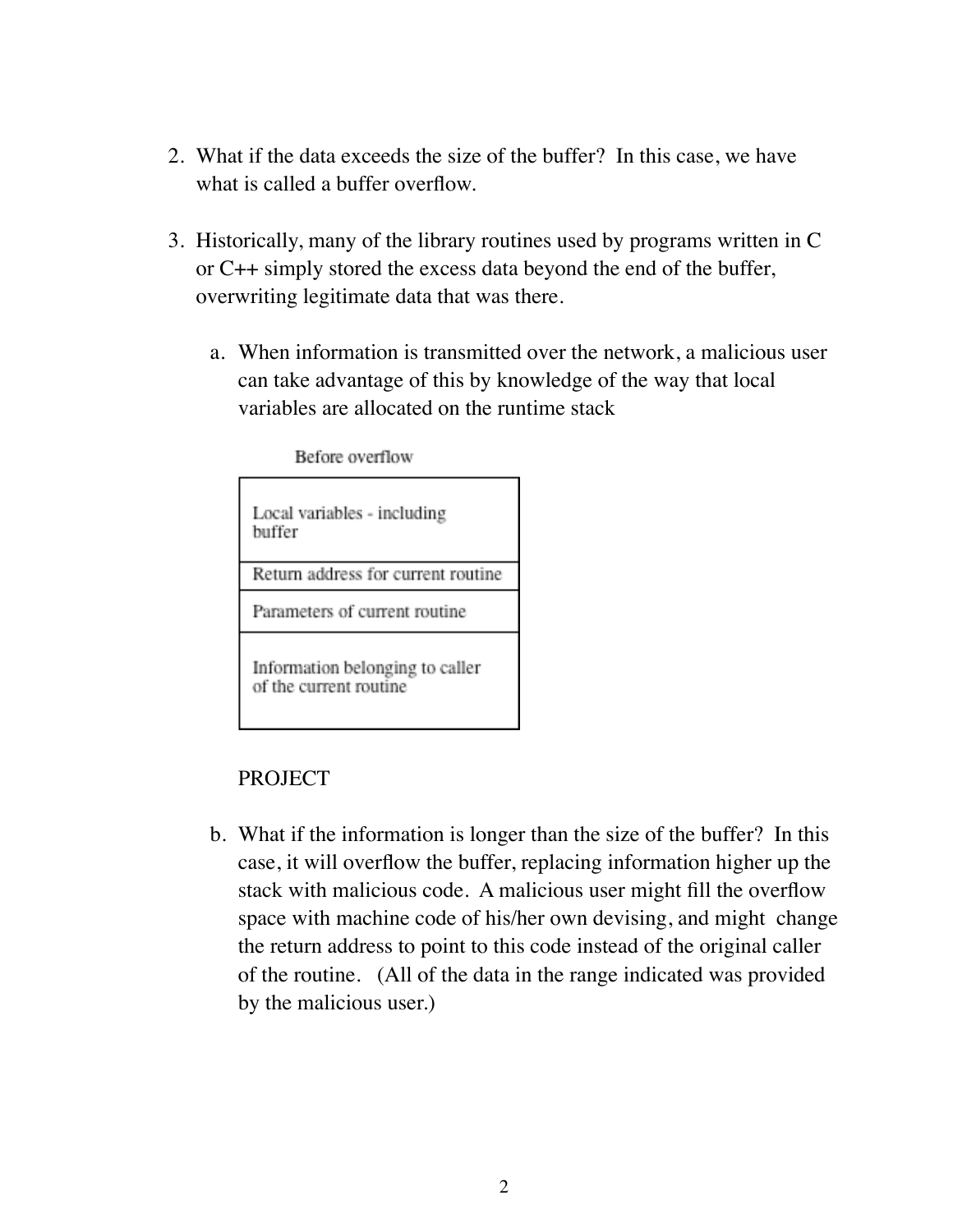

# PROJECT

(This, of course, requires that the attacker knows the architecture and stack structure of the machine the code will run on - which is why such attacks are typically made on widely used platforms.)

- c. When the original routine completes, it returns to the address specified in the stack - which has now been modified by the malicious user. As a result, the CPU begins executing the malicious code provided by the user. This code can do anything the user could do.
	- 1. If the overflow occurs in a routine running in kernel mode (such as in networking code), the attacker can do essentially anything desired in the malicious code - e.g. installing a worm or virus, a keystroke logger, or a remotely-activated "bot" used for denial of service or sending spam email.
	- 2. Something similar could occur in a routine that is called by user-written code (e.g. a routine that is part of an API) and takes a parameter of some array type. If he caller is malicious, it is possible to provide a parameter that overflows buffer space allocated by the API routine.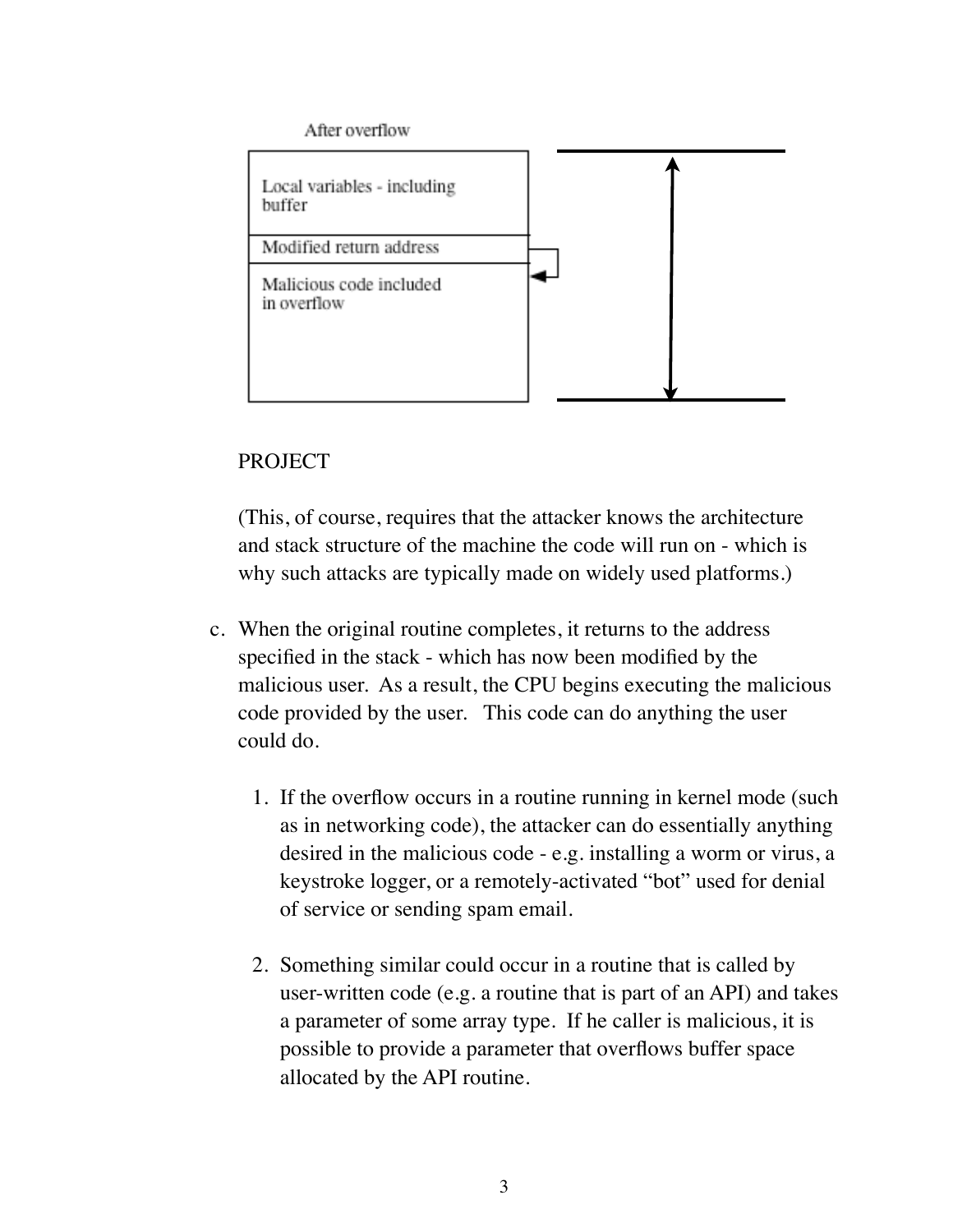B. Avoiding buffer overflow vulnerabilities involves various measures including using library routines that do not allow information to overflow allocated buffer space (i.e. either restricting the length of an input value or checking the length before copying).

(Note that the C library, for example, provides routines called strcpy and strncpy for copying character strings. Both look for a null character (ASCII 0) to denote the end of the string. But strncpy has an extra parameter that specifies the maximum number of characters to be copied, and stops copying at that point whether or not the terminating null has been seen - but strcpy does not have this parameter or make this check.

C. The buffer overflow problem has been known for a long time, yet there are still myriads of vulnerabilities in existence due to programmer failure or laziness - e.g. using something like strcpy when strncpy should have been used.

Given the present state of knowledge, this is totally unacceptable!

### III. **Integer Overflows**

A. Mathematically, there are infinitely many integers - but standard data types impose an upper limit on the size of an integer - e.g. the largest signed integer a 32 bit int can represent is 2147483647.

When an operation such as addition produces a result that is bigger than this, strange things happen.

DEMO - Run Arithmetic Demo from CPS311 - Demo adding 1 to this number.

B. The book gave some examples of how integer overflows (and related consequences of the use of a finite number of bits to represent an integer) can be exploited to bypass security checks based on buffer lengths and the like. Note that it is not the integer overflow per se that causes the problem, but that this can be exploited to bypass checks built into the code.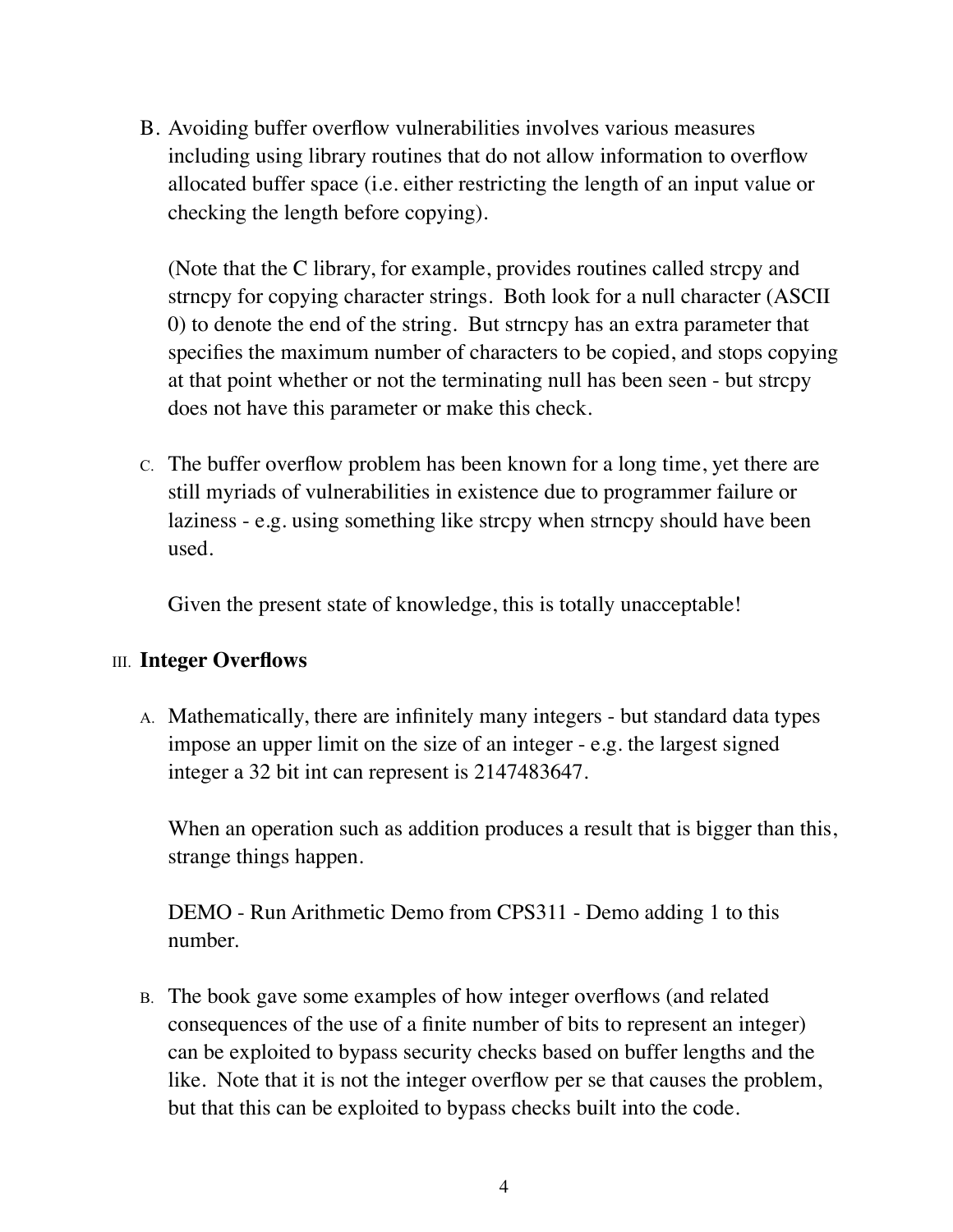#### III. **SQL Injection**

- A. As you recall, facilities like JDBC allow SQL statements to be interpreted at run time, and applications can create SQL statements at run time by concatenating constant strings and run-time variables.
- B. This, however, can create a vulnerability that can be exploited by a hacker. Consider the following simplified example:
	- 1. We have a database containing user names and encrypted passwords.

SHOW: passwords table in injection database

2. We have a program that gets a username and password from the user, and then queries the database using JDBC to see if the password is correct. The following is the

```
private void loginButtonActionPerformed(java.awt.event.ActionEvent evt) { 
    String user = usernameField.getText();
    String password = passwordField.getText();
   String query = "select name from passwords where name = " + user + " +
                   "and encrypted_password = PASSWORD('" + password + "')"
    System.out.println(query);
    try {
       ResultSet results = statement.executeQuery(query);
        // If the username exists and the password is correct, the query
        // will find one row. Otherwise, it will find zero rows.
        if (results.next())
            resultsLabel.setText("Logged in as " + results.getString(1));
        else
            resultsLabel.setText("Login failed");
    }
    catch(SQLException e) {
        System.err.println("SQLException " + e);
    } 
}
```
#### PROJECT

3. DEMO using java -jar, but don't show terminal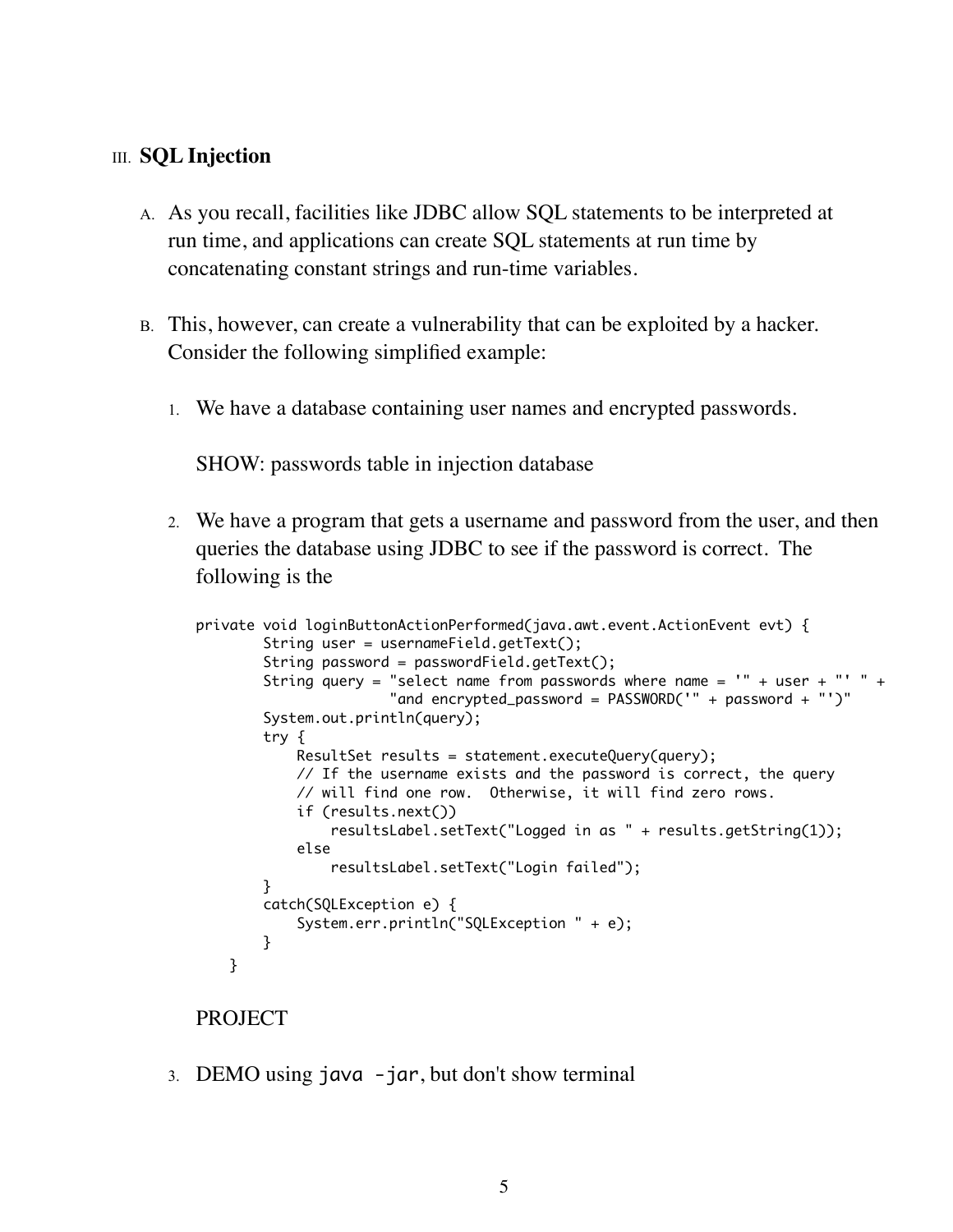- a. login to aardvark using bad
- b. login to aardvark using password
- c. How would we login to root if we didn't know the root password?

ASK

DEMO - enter username root' or '1=1 and blank password

- 4. How does this work? Show query echoed on terminal
- C. How can we avoid vulnerability to this kind of attack?
	- 1. One approach which is very hard to do completely right is called "input sanitization" - that is, discarding characters like ' that appear in the input before constructing the query.

Unfortunately, it's hard to catch all the possibilities, so this is at best a risky approach.

2. A better approach is possible by compiling the query at compile time rather than constructing and interpreting a query string at run time.

In the case of JDBC, this involves using something called a PreparedStatement; other approaches to embedding SQL in a programming language generally offer something analogous.

SHOW: Javadoc for prepareStatement() method of Connection.

### IV. **Cross-Site Scripting**

A. Cross-site scripting builds on the fact that web browsers recognize - and execute - javascript scripts that appear between <script> and </script> tags. Thus, if we can contrive to include a script in a page that is displayed by a web browser, then we can get the browser to execute the script.